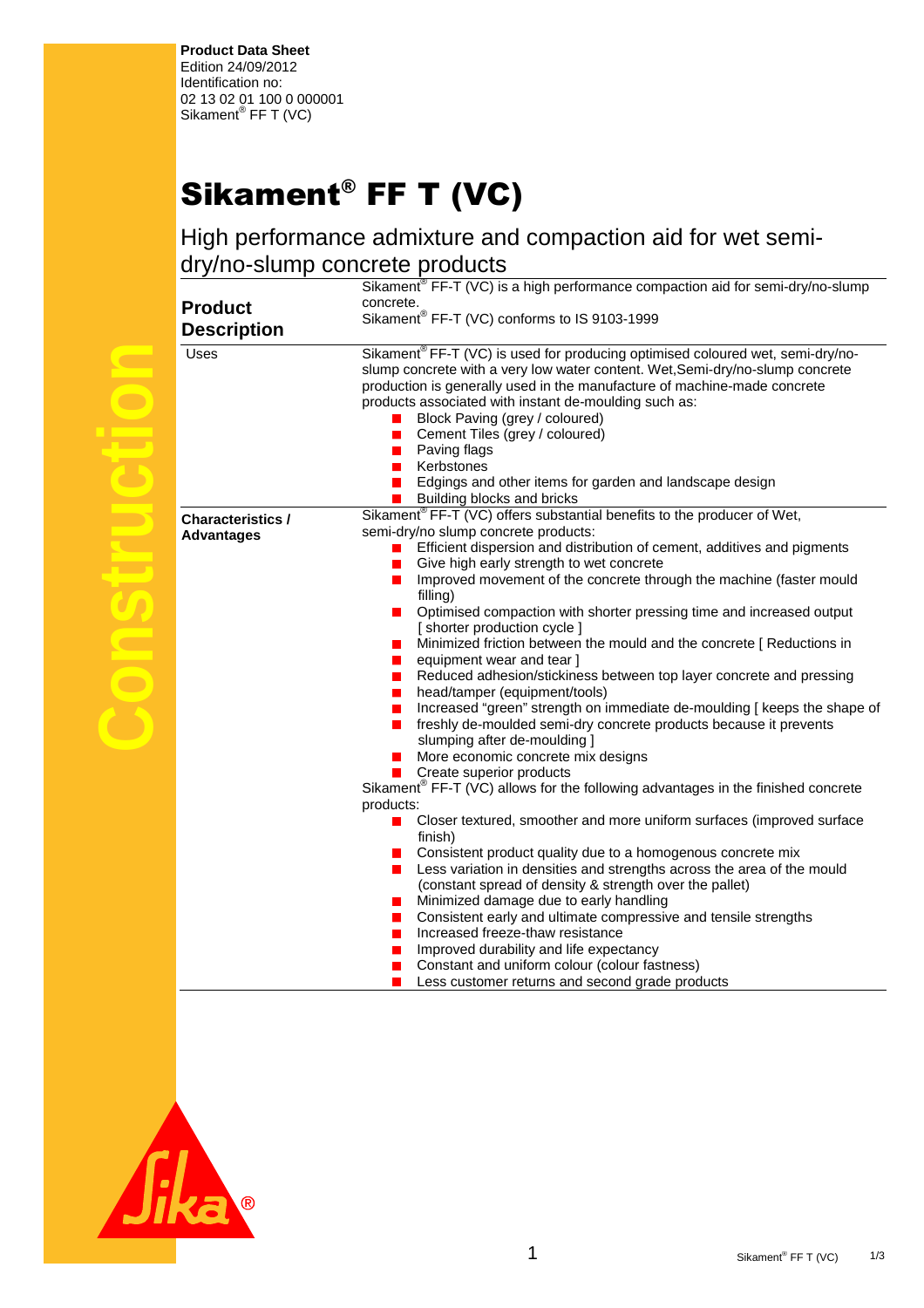## **Tests**

**Approvals / Standard** All values are internal test results according to IS:9103-1999

## **Product Data**

| Form                                           |                                                                                                                                                                                                                                                                                                                                          |
|------------------------------------------------|------------------------------------------------------------------------------------------------------------------------------------------------------------------------------------------------------------------------------------------------------------------------------------------------------------------------------------------|
| <b>Appearance / Colour</b>                     | Hazy Whitish Liquid                                                                                                                                                                                                                                                                                                                      |
| Packaging                                      | 20 kg ,200kg                                                                                                                                                                                                                                                                                                                             |
| <b>Storage</b>                                 |                                                                                                                                                                                                                                                                                                                                          |
|                                                |                                                                                                                                                                                                                                                                                                                                          |
| <b>Storage Conditions /</b><br>Shelf -Life     | 15 months from date of production if stored properly in undamaged unopened,<br>original sealed packaging in dry conditions at temperatures between +5℃ and<br>+40°C. Protect from direct sunlight and frost.                                                                                                                             |
| Technical Data                                 |                                                                                                                                                                                                                                                                                                                                          |
| <b>Chemical Base</b>                           | Modified Poly Carboxylate                                                                                                                                                                                                                                                                                                                |
| Relative Density                               | $\sim$ 1.02 kg/l at 25°C                                                                                                                                                                                                                                                                                                                 |
| System<br><b>Information</b>                   |                                                                                                                                                                                                                                                                                                                                          |
| <b>Application Details</b>                     |                                                                                                                                                                                                                                                                                                                                          |
| <b>Consumption / Dosage</b>                    | 0.5 - 2.0% by weight of cement.                                                                                                                                                                                                                                                                                                          |
|                                                | Actual dosage to be finalised on the basis of site trials.                                                                                                                                                                                                                                                                               |
| <b>Application</b><br>Instructions             |                                                                                                                                                                                                                                                                                                                                          |
| Mixing                                         | In general a mixing time of at least 30 seconds is essential, although the actual<br>mixing time after adding the admixture depends on the individual circumstances<br>and should be determined by trials.                                                                                                                               |
| Notes on Application /<br>Limitation           | Sikament <sup>®</sup> FF-T (VC) can be added with the mixing water or introduced at the end<br>of the mixing process.<br>Sikament <sup>®</sup> FF-T (VC) must not be used for wet cast concrete as this could result in<br>excessive air entrainment and subsequent loss of strength.<br>Before use suitability tests must be performed. |
| <b>Value Base</b>                              | All technical data stated in this Product Data Sheet are based on laboratory tests.<br>Actual measured data may vary due to circumstances beyond our control.                                                                                                                                                                            |
| <b>Health and Safety</b><br><b>Information</b> | For information and advice on the safe handling, storage and disposal of chemical<br>products, users shall refer to the most recent Material Safety Data Sheet containing<br>physical, ecological, toxicological and other safety-related data.                                                                                          |